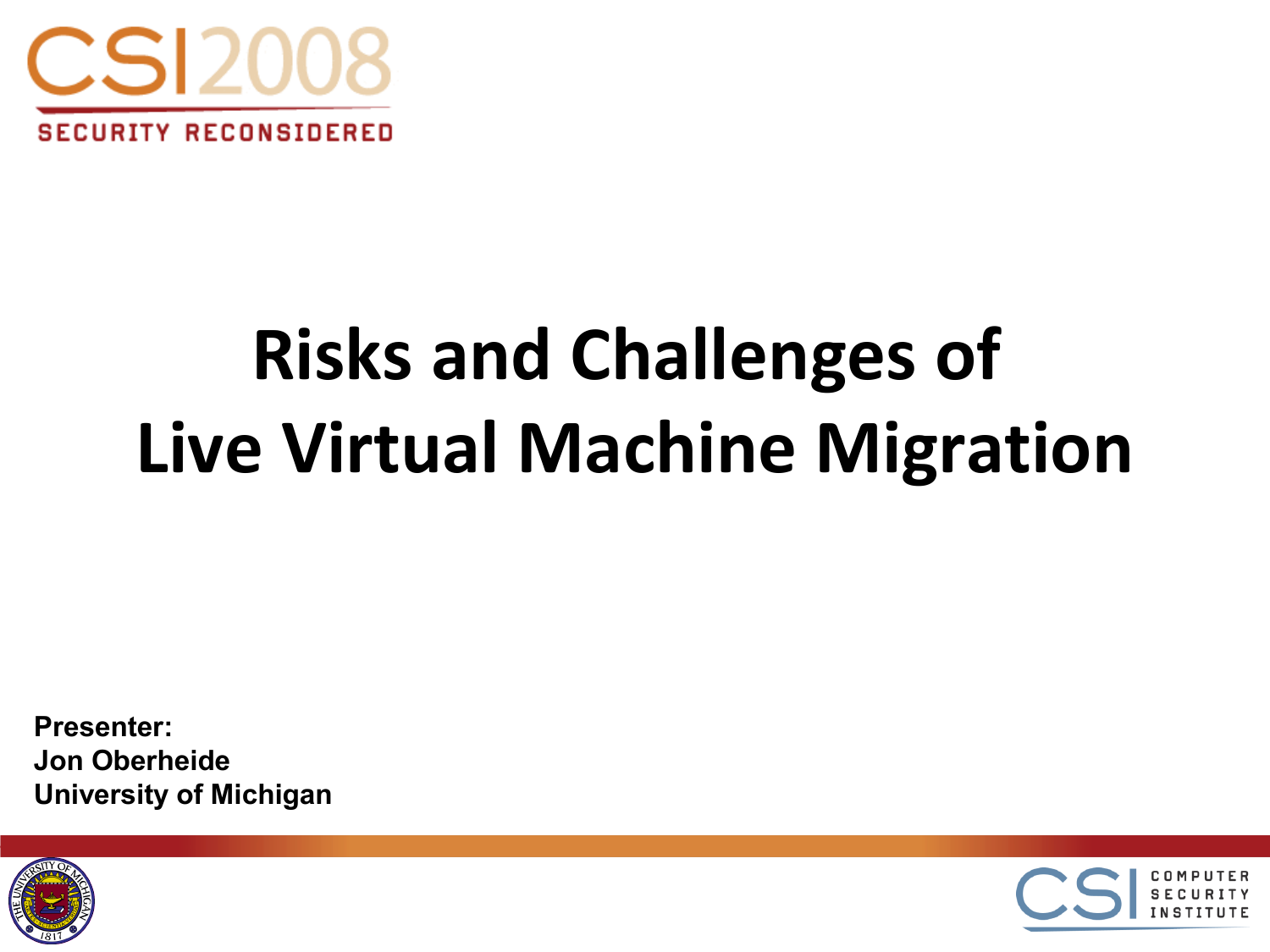

#### Live VM Migration

• Transfer of a VM from one physical machine to another with little or no service downtime



#### Dynamic Load Balancing



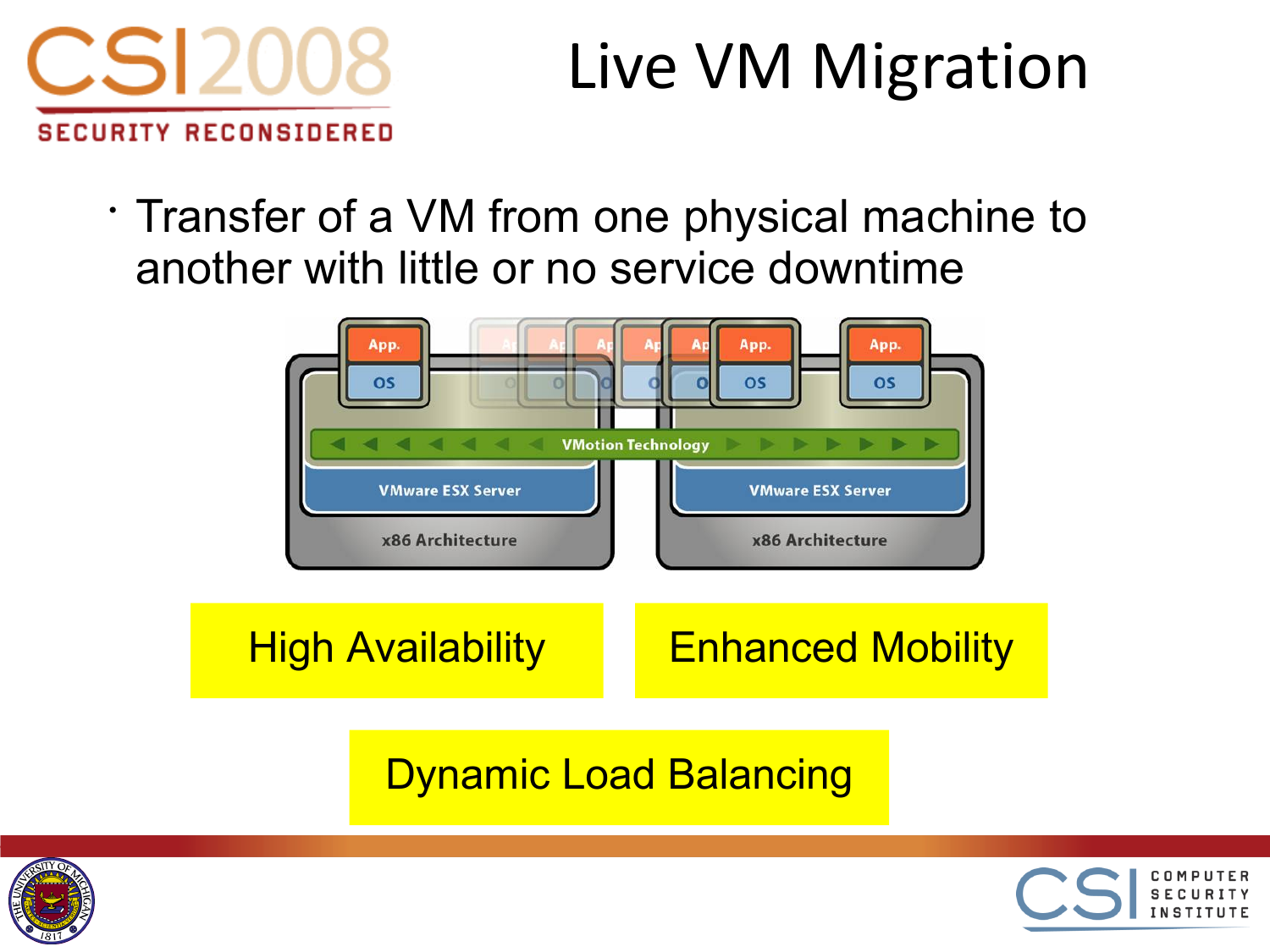

- Methodology
	- Copy machine state (memory) over network
- Goals
	- Minimize service downtime and migration duration
- Iterative Precopy
	- VMotion (Vmware VI3), XenMotion (Xen Server)

| <b>Stop and Copy</b> |                                        | <b>Iterative Precopy</b> |               | <b>Demand Migration</b>                           |  |
|----------------------|----------------------------------------|--------------------------|---------------|---------------------------------------------------|--|
|                      | <b>I</b> High Downtime<br>Low Duration |                          | <b>Hybrid</b> | Low Downtime <sup>l</sup><br><b>High Duration</b> |  |

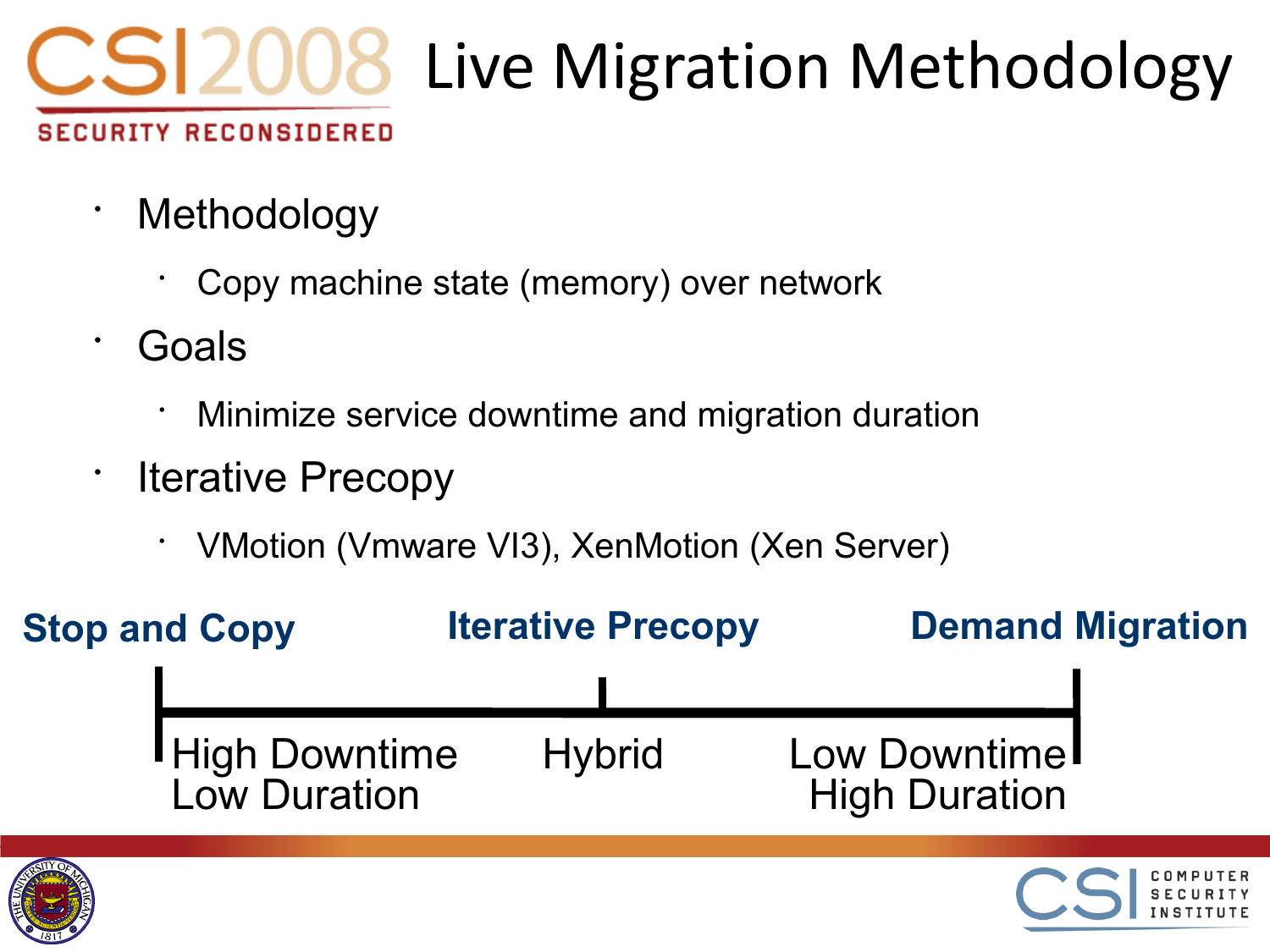

- Physical machines
	- Machine state protected by MMU/hardware
	- Physical attacks (firewire device DMA)
- Virtual Machines
	- VM state protected by VMM/hypervisor
	- Software attacks (weak VMM isolation)

Can we further weaken isolation boundaries?



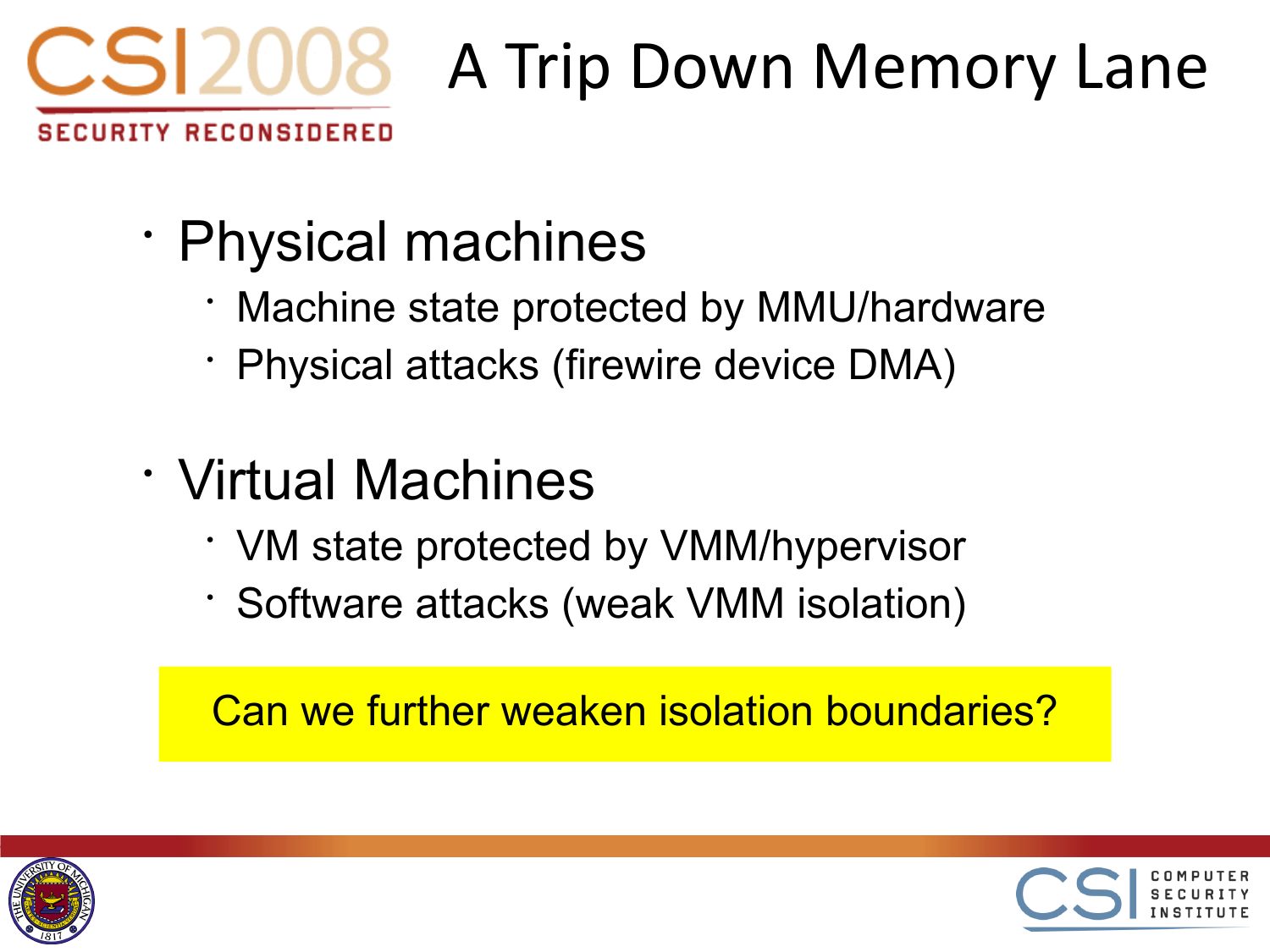

# Isolation of Machine State

- Virtual machine migration
	- Full VM state exposed to network
	- Trade off of increased risk for functionality and management
	- Authentication, confidentiality, isolation concerns





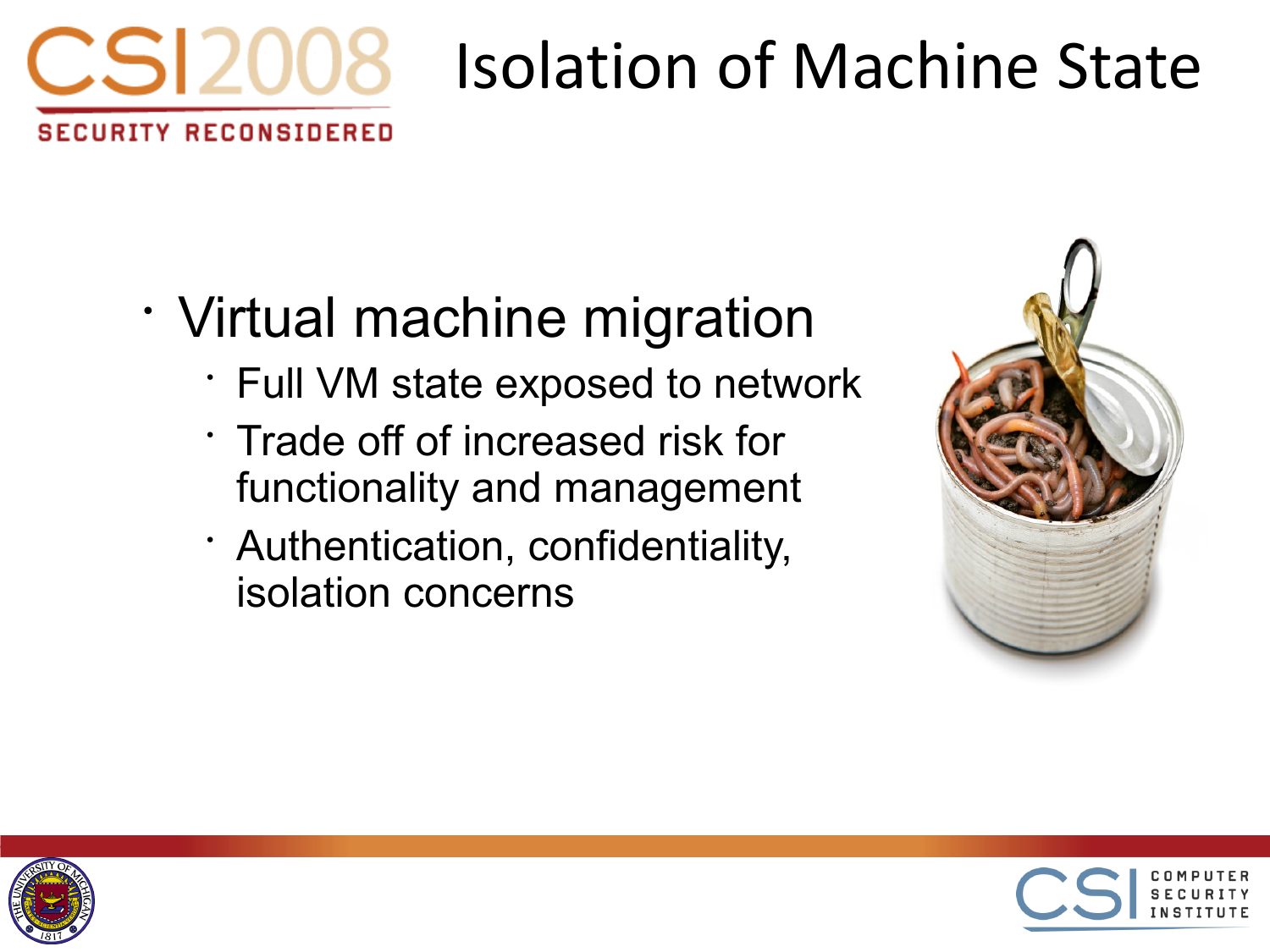

## VM Migration Security

- (In)security of migration protocol
	- Unauthenticated, insecure migration data plane
	- VMotion/XenMotion susceptible to MITM attacks
- Full access granted to VM state
	- OS/kernel memory
	- Application state





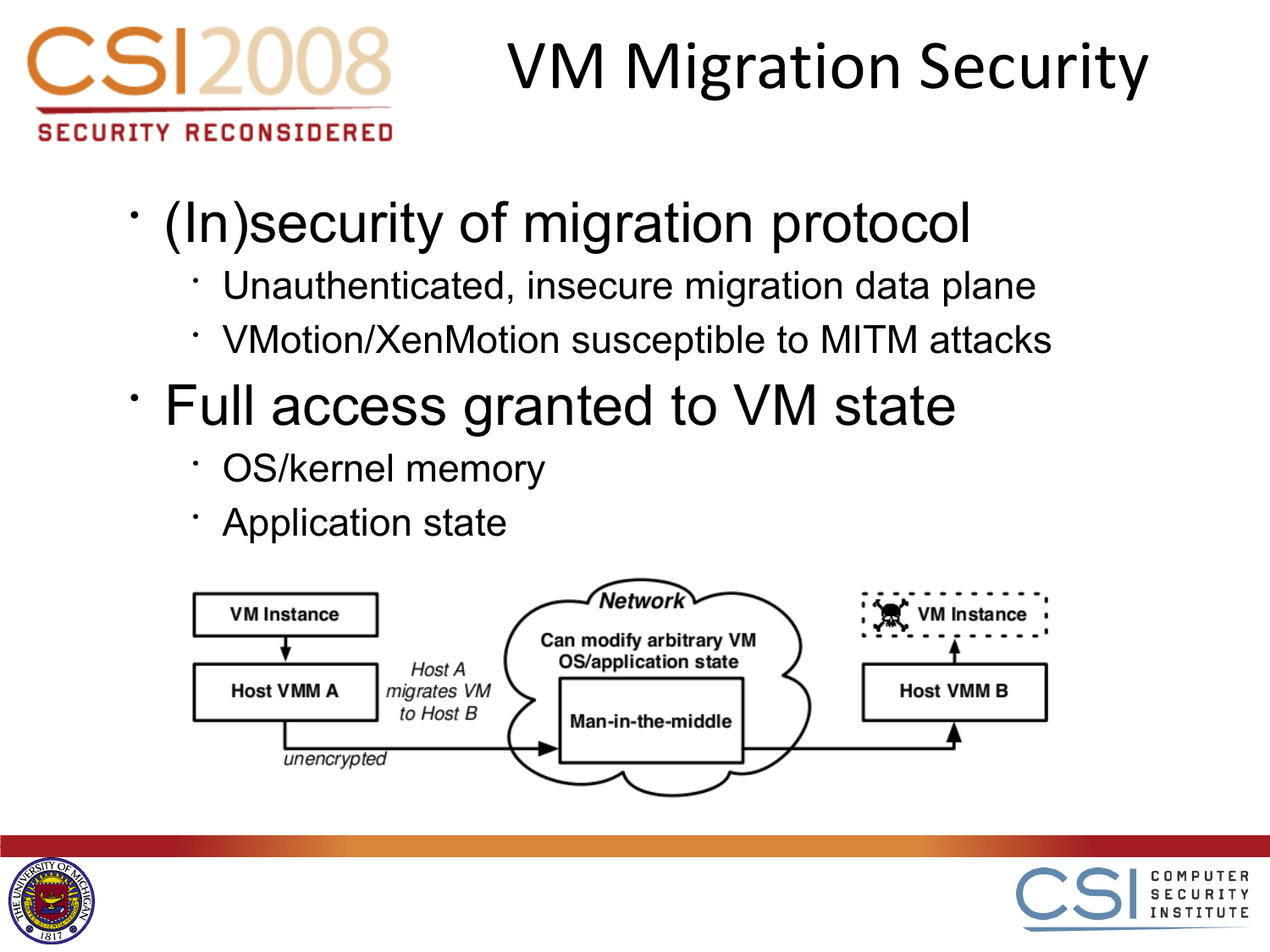

## Exploiting VM Migration

- Passive Attacks
	- Snarf sensitive data, passwords, keys in memory
- Active Attacks
	- Manipulate auth. services
		- sshd, /bin/login, etc
	- Manipulate kernel structures
		- slip rootkits into memory

|                                                                        | $if$ (key != NLLL)<br>key_free(key); |                      |       |                                               |  |  |  |  |  |
|------------------------------------------------------------------------|--------------------------------------|----------------------|-------|-----------------------------------------------|--|--|--|--|--|
|                                                                        | xfree(pkalq);                        |                      |       |                                               |  |  |  |  |  |
|                                                                        | xfree(pkblob);                       |                      |       |                                               |  |  |  |  |  |
|                                                                        | def HAVE CYGWIN                      |                      |       |                                               |  |  |  |  |  |
| if (check nt auth(0, authctxt->pw) = 0)                                |                                      |                      |       |                                               |  |  |  |  |  |
|                                                                        | $authenticated = 0$                  |                      |       |                                               |  |  |  |  |  |
| dif                                                                    |                                      |                      |       |                                               |  |  |  |  |  |
|                                                                        | return authenticated:                |                      |       |                                               |  |  |  |  |  |
|                                                                        |                                      |                      |       |                                               |  |  |  |  |  |
|                                                                        |                                      |                      |       |                                               |  |  |  |  |  |
| return 1 if user allows given key */                                   |                                      |                      |       |                                               |  |  |  |  |  |
| tic int                                                                |                                      |                      |       |                                               |  |  |  |  |  |
| r key allowed2( <b>struct</b> passwd *pw, Key *key, <b>char</b> *file) |                                      |                      |       |                                               |  |  |  |  |  |
|                                                                        | char line[SSH MAX PUBKEY BYTES];     |                      |       |                                               |  |  |  |  |  |
|                                                                        | $\text{int}$ found key = 0;          |                      |       |                                               |  |  |  |  |  |
|                                                                        | $FILE * f$ :                         |                      |       |                                               |  |  |  |  |  |
|                                                                        | $u$ long linenum = $\theta$ ,        |                      |       |                                               |  |  |  |  |  |
|                                                                        | struct stat st;                      |                      |       |                                               |  |  |  |  |  |
|                                                                        | Key 805da77:                         | of 84 23 fd ff ff    | je    | 805d7a0 <user allowed2+0x80="" key=""></user> |  |  |  |  |  |
|                                                                        | cha 805da7d:                         | 89 3c 24             | mov   | %edi, (%esp)                                  |  |  |  |  |  |
|                                                                        | 805da80:                             | e8 37 e5 fe ff       | call  | 804bfbc <fclose@plt></fclose@plt>             |  |  |  |  |  |
| 7* I                                                                   | 805da85:                             | 8d 85 8c df ff ff    | l ea  | Oxffffdf8c(%ebp),%eax                         |  |  |  |  |  |
| tem                                                                    | 805da8b:                             | 89 44 24 04          | mov   | %eax, 0x4(%esp)                               |  |  |  |  |  |
| deb                                                                    | 805da8f:                             | c7 04 24 15 0e 08 08 | movl  | \$0x8080e15, (%esp)                           |  |  |  |  |  |
|                                                                        | 805da96:                             | e8 d5 28 01 00       | call  | 8070370 <logit></logit>                       |  |  |  |  |  |
| Л                                                                      | 805da9b:                             | e8 20 bd 01 00       | call. | 80797c0 <restore uid=""></restore>            |  |  |  |  |  |
| if                                                                     | 805daa0:                             | 81 c4 9c 20 00 00    | add   | \$0x209c,%esp                                 |  |  |  |  |  |
|                                                                        | 805daa6:                             | 31c0                 | xor   | %eax,%eax                                     |  |  |  |  |  |
|                                                                        | 805daa8.                             | 56                   | pop   | %ebx                                          |  |  |  |  |  |
|                                                                        | 805daa9:                             | 56                   | pop   | %esi                                          |  |  |  |  |  |
|                                                                        | 805 da a a :                         | 5f                   | pop   | %edi                                          |  |  |  |  |  |
|                                                                        | 805daab:                             | 50                   | pop   | %ebp                                          |  |  |  |  |  |
|                                                                        | 805daac:                             | cЗ                   | ret   |                                               |  |  |  |  |  |
|                                                                        | 805daad:                             | 8d 76 00             | lea   | OxO(%esi),%esi                                |  |  |  |  |  |
|                                                                        |                                      |                      |       |                                               |  |  |  |  |  |
|                                                                        | 0805dab0 ⊲user key allowed>:         |                      |       |                                               |  |  |  |  |  |
|                                                                        | 805dab0:                             | 55                   | push  | %ebp                                          |  |  |  |  |  |
|                                                                        | 805dab1:                             | 89. e5               | mov   | %esn.%ebn                                     |  |  |  |  |  |



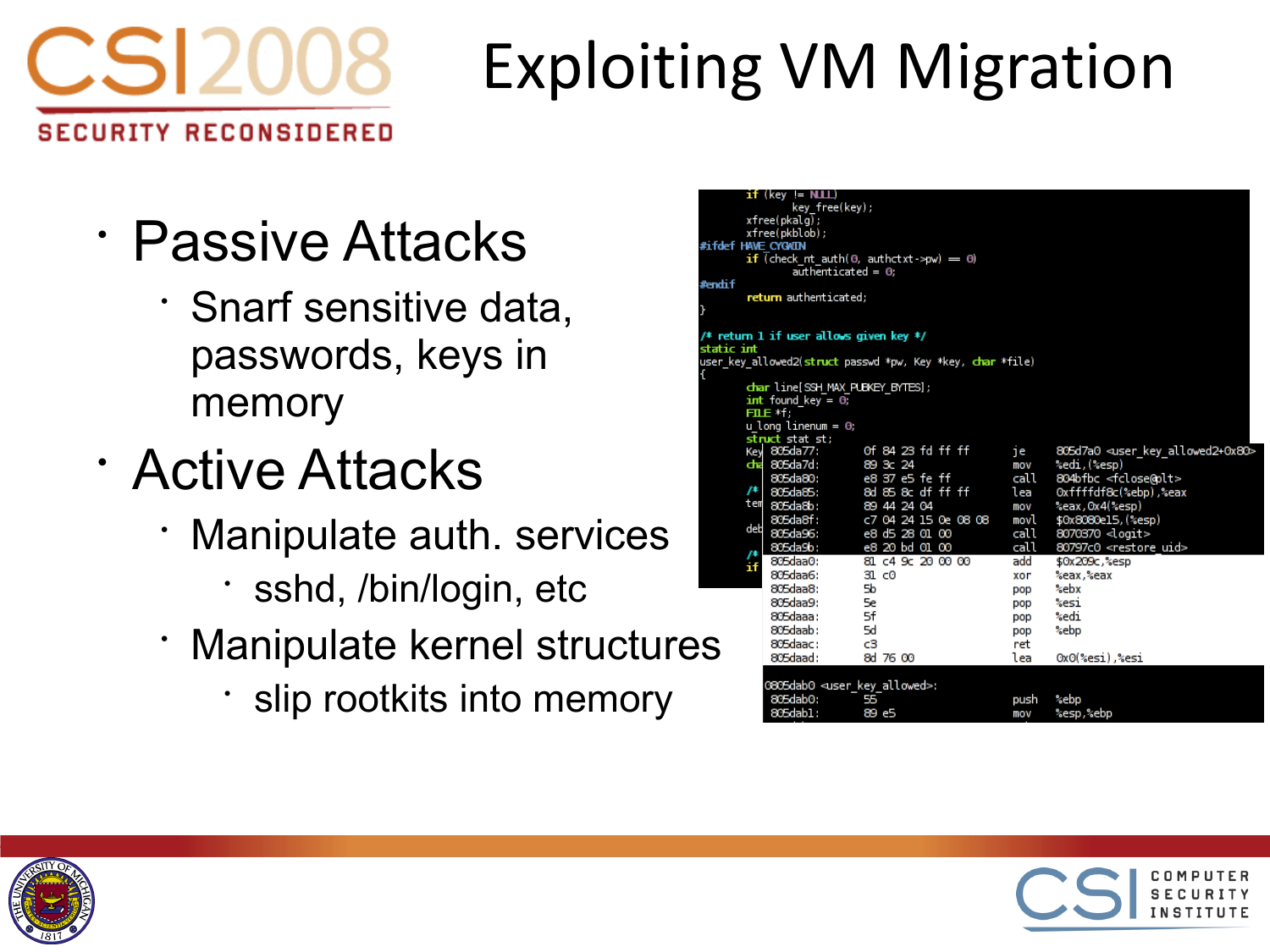

## VMBR Hoisting

- Virtual Machine-Based Rootkits
	- Slip in extra virt layer (a la SubVirt/Blue Pill/Vitriol)





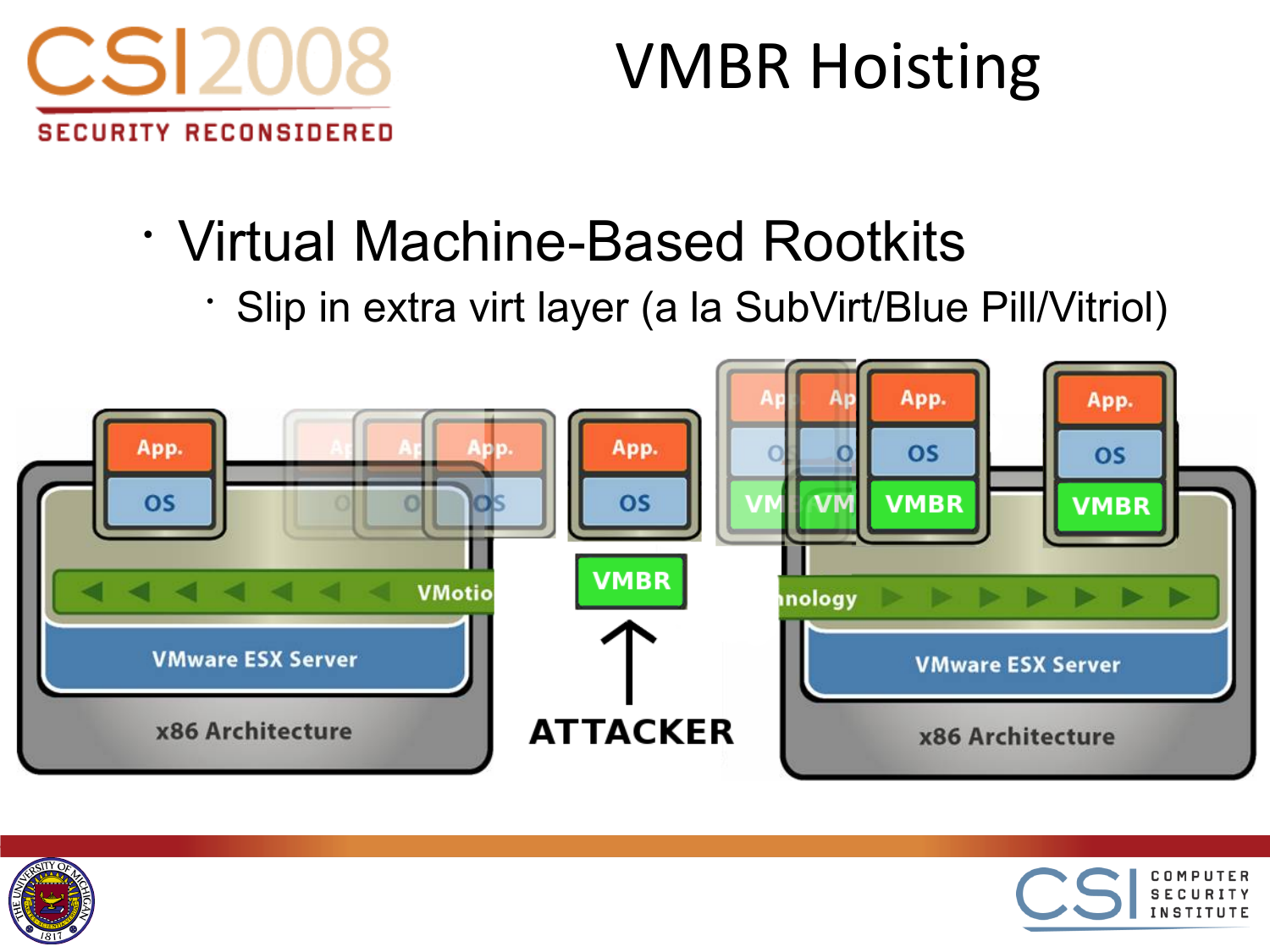

## Addressing the Risks

- Encrypt it?
	- Requires authentication to ensure integrity
	- PKI adds deployment and key management complexity
	- Not implemented by vendors
- Isolate it?
	- Separate networks for migration data
	- Physical or virtual (VLAN segmentation)
	- Recommended by VMware best practices guide



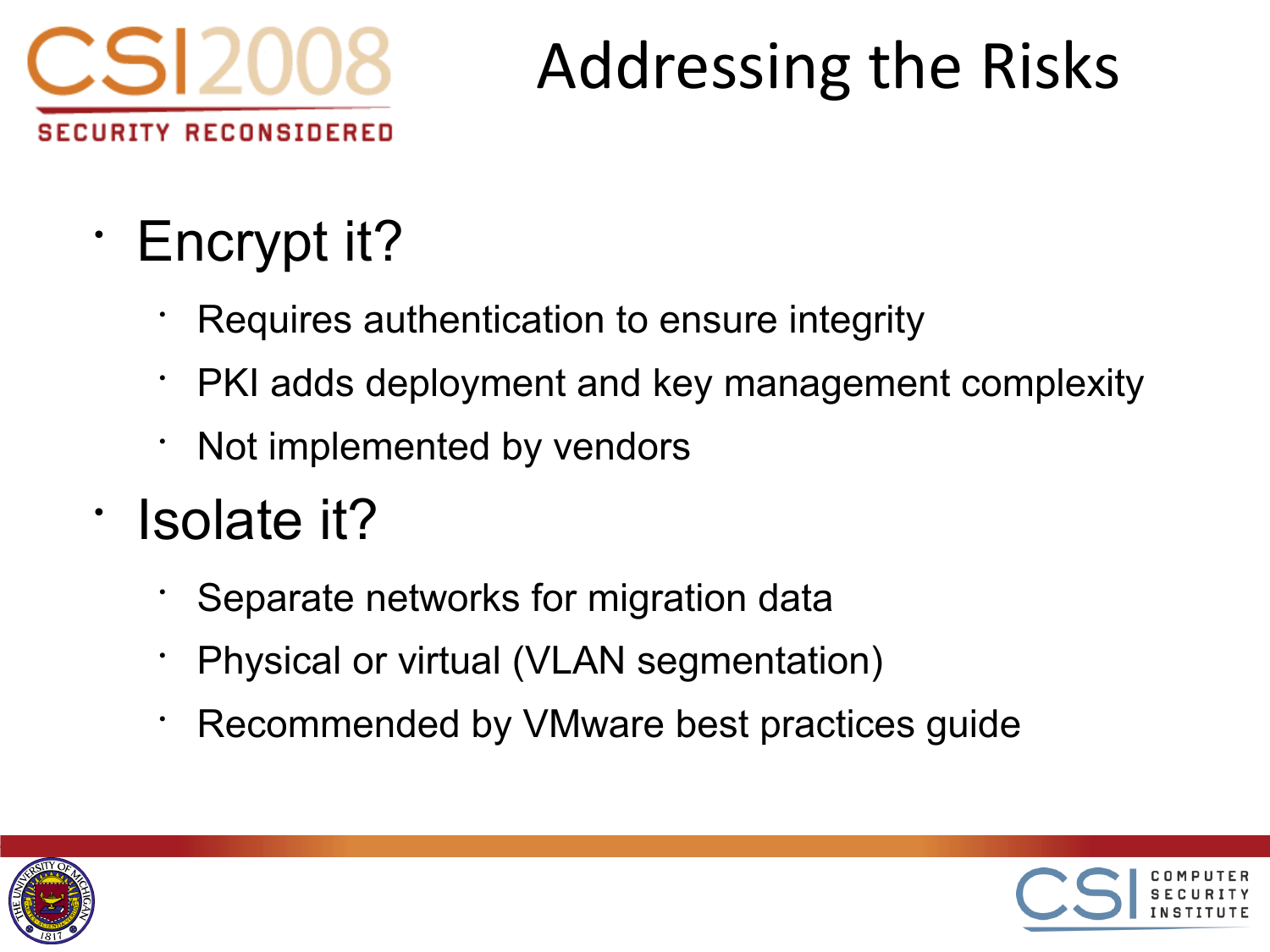

#### Lessons Learned

"Ok, I configured VLANs for isolation, hacked in PKI/TLS support myself, and trained kittens to migrate my VMs.

Am I still at risk? Is this even important any more?"

- Yes and no:
	- Isolation not a *feature* of virtualization, it's a *challenge*
	- Beware of hidden risks in new functionality
	- Best practices and configuration audits are key